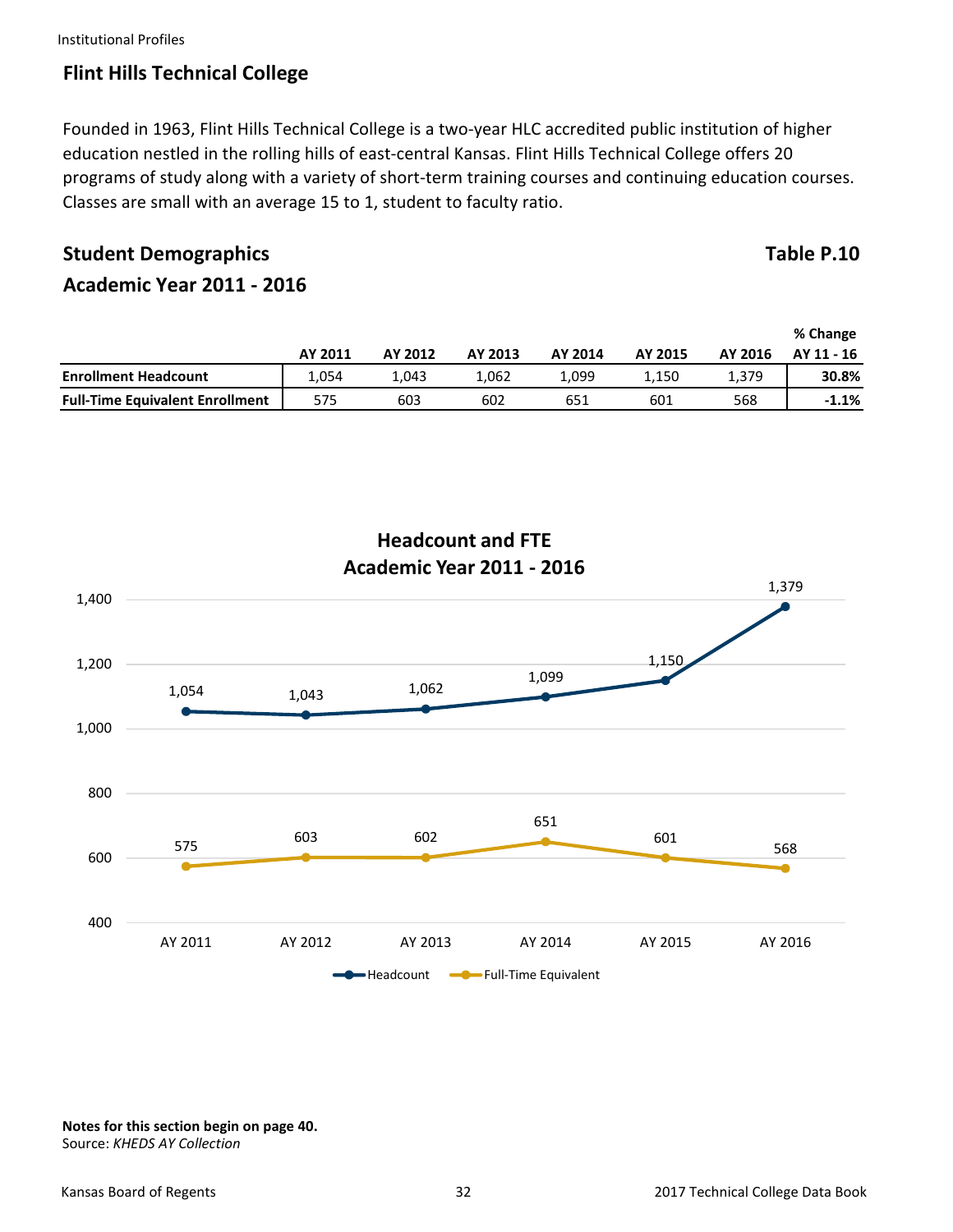# Enrollment by Race/Ethnicity **Flint Hills Technical College Academic Year 2011 - 2016** Table P.11

|                                     |         |         |         |         |         |         | % Change   |
|-------------------------------------|---------|---------|---------|---------|---------|---------|------------|
| Race/Ethnicity                      | AY 2011 | AY 2012 | AY 2013 | AY 2014 | AY 2015 | AY 2016 | AY 11 - 16 |
| White                               | 77.8%   | 73.8%   | 72.0%   | 71.2%   | 70.8%   | 66.3%   | 11.5%      |
| Hispanic                            | 14.8%   | 17.4%   | 19.1%   | 21.1%   | 21.2%   | 25.4%   | 124.4%     |
| <b>Black or African-American</b>    | 4.9%    | 5.5%    | 4.6%    | 2.8%    | 2.5%    | 4.3%    | 13.5%      |
| Asian                               | 1.7%    | 1.7%    | 0.9%    | 1.2%    | 1.3%    | 1.9%    | 44.4%      |
| American Indian or Alaskan Native   | 0.8%    | 1.3%    | 0.6%    | 0.6%    | 0.5%    | 1.2%    | 100.0%     |
| Native Hawaiian or Pacific Islander | 0.0%    | 0.1%    | 0.2%    | 0.2%    | 0.3%    | 0.3%    | <b>NA</b>  |
| Two or More                         | 0.0%    | 0.0%    | 1.5%    | 2.1%    | 1.8%    | 0.0%    | <b>NA</b>  |
| Non-Resident Alien                  | 0.0%    | 0.0%    | 0.5%    | 0.5%    | 1.6%    | 0.7%    | <b>NA</b>  |
| Unknown                             | 0.0%    | 0.2%    | 0.6%    | 0.5%    | 0.0%    | 0.0%    | <b>NA</b>  |

# **Enrollment by Race/Ethnicity Academic Year 2016**



# **Enrollment by Gender Table P.12 Academic Year 2011 ‐ 2016**

|         |          |         |         |         |         |         | % Change   |
|---------|----------|---------|---------|---------|---------|---------|------------|
| Gender  | AY 2011  | AY 2012 | AY 2013 | AY 2014 | AY 2015 | AY 2016 | AY 11 - 16 |
| Female  | 527      | 525     | 550     | 534     | 588     | 689     | 30.7%      |
| Male    | 527      | 518     | 512     | 563     | 562     | 690     | 30.9%      |
| Unknown | $\Omega$ |         |         |         |         |         | <b>NA</b>  |
| Total   | 1,054    | 1,043   | 1,062   | 1,099   | 1,150   | 1,379   | 30.8%      |

**Notes for this section begin on page 40.** Source: *KHEDS AY Collection*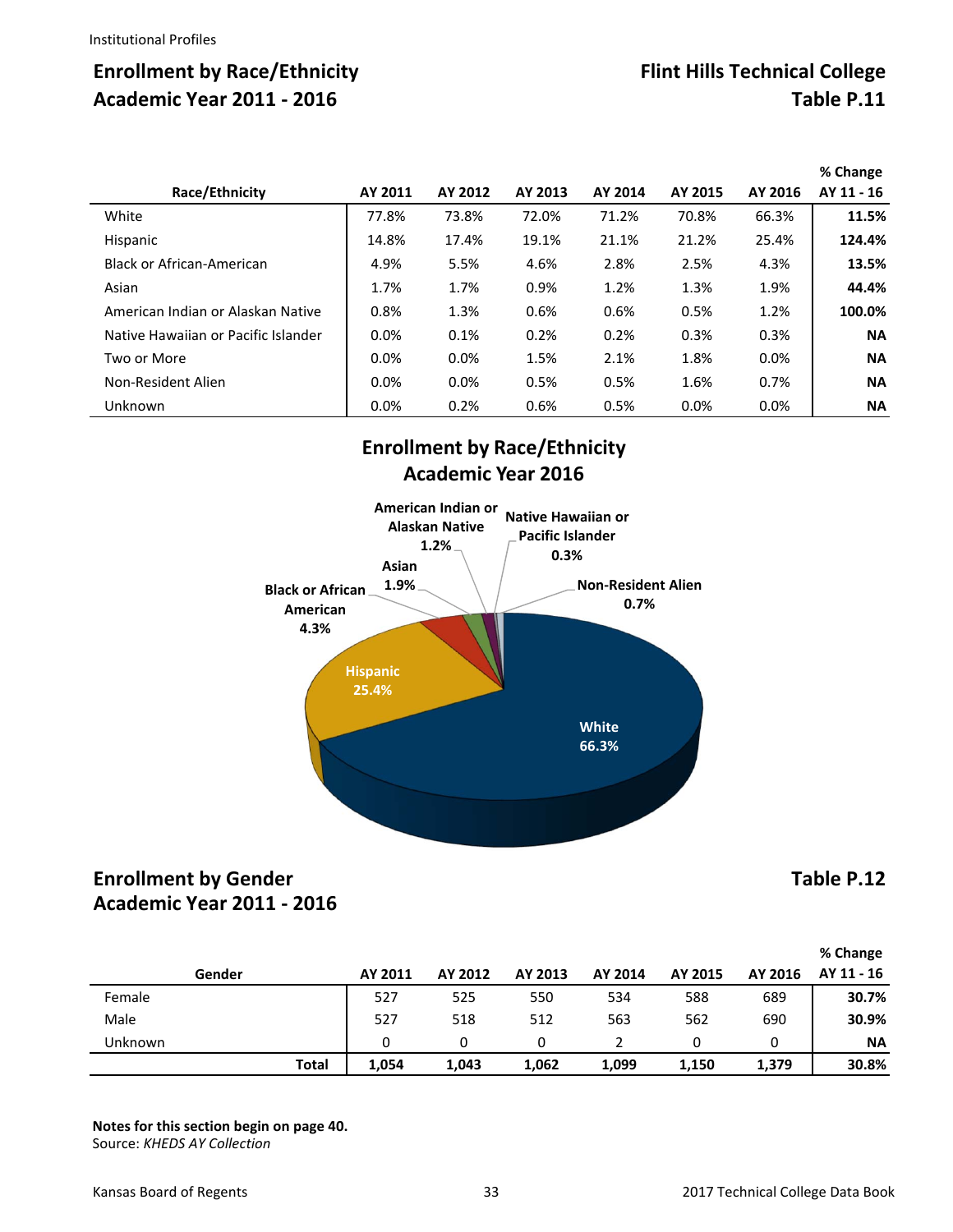# **Enrollment by Age <b>Flint Hills Technical College**

|           |         |         |         |         |         |         | % Change   |
|-----------|---------|---------|---------|---------|---------|---------|------------|
| Age       | AY 2011 | AY 2012 | AY 2013 | AY 2014 | AY 2015 | AY 2016 | AY 11 - 16 |
| $18$      | 8.5%    | 8.1%    | 8.0%    | 11.6%   | 14.3%   | 34.9%   | 434.4%     |
| 18-19     | 26.0%   | 22.9%   | 23.4%   | 23.7%   | 26.0%   | 25.2%   | 26.6%      |
| $20 - 24$ | 30.6%   | 35.0%   | 31.8%   | 27.4%   | 26.2%   | 18.6%   | $-20.7%$   |
| 25-44     | 28.3%   | 29.4%   | 30.8%   | 30.6%   | 27.7%   | 18.2%   | $-15.8%$   |
| 45-64     | 6.5%    | 4.6%    | 5.9%    | 6.8%    | 5.7%    | 3.1%    | $-37.7%$   |
| $65+$     | 0.0%    | 0.0%    | 0.1%    | 0.0%    | 0.2%    | 0.1%    | ΝA         |

# **Enrollment by Age Academic Year 2016**



# **Enrollment by Student Status Table P.14 Academic Year 2011 ‐ 2016**

|                       |         |         |         |         |         |         | % Change   |
|-----------------------|---------|---------|---------|---------|---------|---------|------------|
| <b>Student Status</b> | AY 2011 | AY 2012 | AY 2013 | AY 2014 | AY 2015 | AY 2016 | AY 11 - 16 |
| Full-time             | 338     | 348     | 337     | 402     | 314     | 259     | $-23.4%$   |
| Part-time             | 716     | 695     | 725     | 697     | 836     | 1,120   | 56.4%      |
| <b>Total</b>          | 1,054   | 1,043   | 1,062   | 1,099   | 1,150   | 1,379   | 30.8%      |

**Notes for this section begin on page 40.** Source: *KHEDS AY Collection*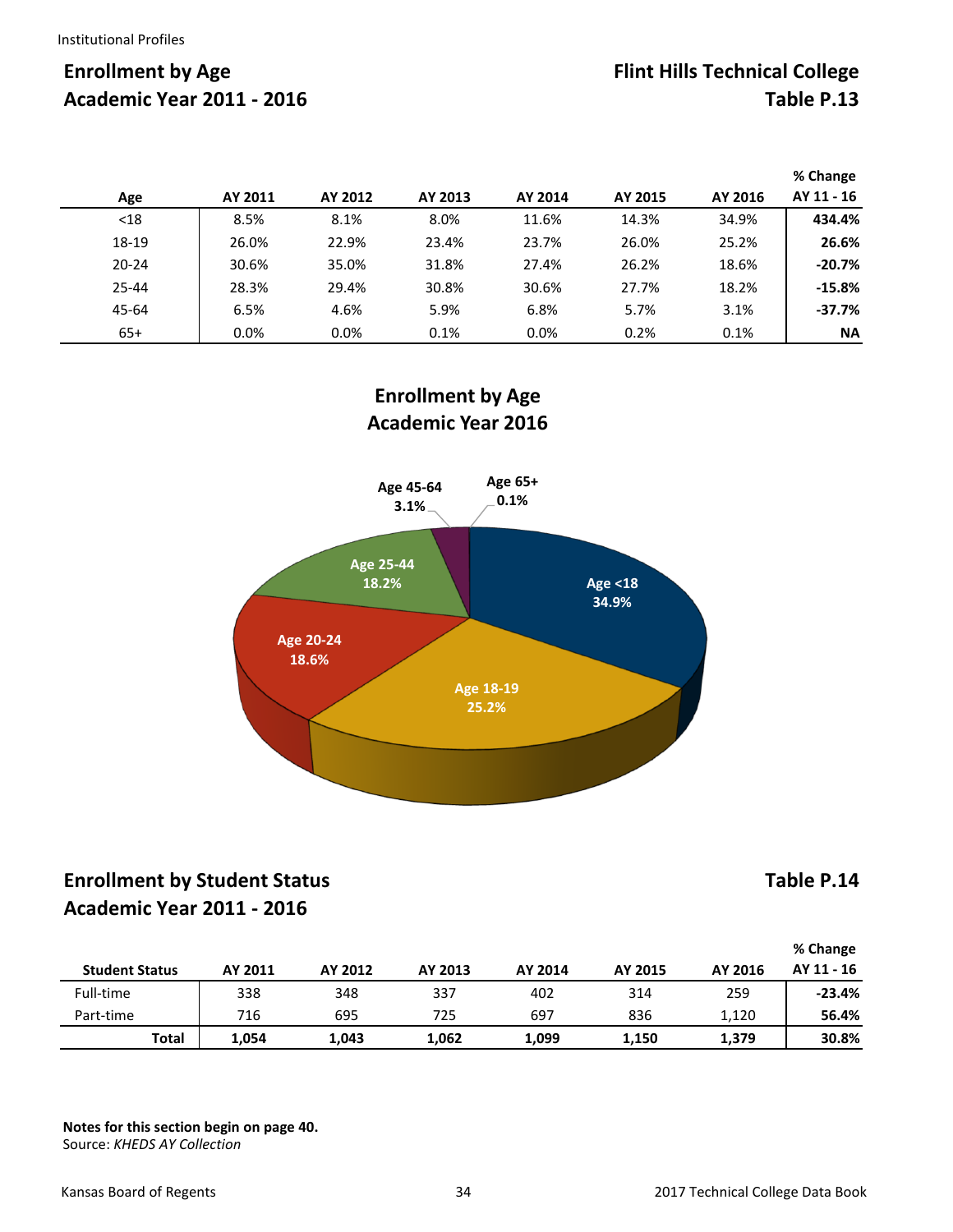# **Degrees/Certificates Awarded College Research College Research Plint Hills Technical College Academic Year 2011 - 2016** Table P.15

|                                              | AY 2011 | AY 2012 | AY 2013 | AY 2014 | AY 2015 | AY 2016 | % Change<br>AY 11 - 16 |
|----------------------------------------------|---------|---------|---------|---------|---------|---------|------------------------|
| Short-Term Certificate (<16 Credit Hours)    | 155     | 115     | 134     | 162     | 111     | 130     | $-16.1%$               |
| Technical Certificate A (16-29 Credit Hours) | 36      | 30      | 46      | 49      | 41      | 48      | 33.3%                  |
| Technical Certificate B (30-44 Credit Hours) | 128     | 139     | 131     | 164     | 131     | 107     | $-16.4%$               |
| Technical Certificate C (45-59 Credit Hours) | 29      | 35      | 51      | 65      | 32      | 49      | 69.0%                  |
| Associate Degrees                            | 97      | 101     | 84      | 117     | 145     | 99      | 2.1%                   |
| <b>Total</b>                                 | 445     | 420     | 446     | 557     | 460     | 433     | $-2.7%$                |

# **Degrees/Certificates Awarded Academic Year 2016**

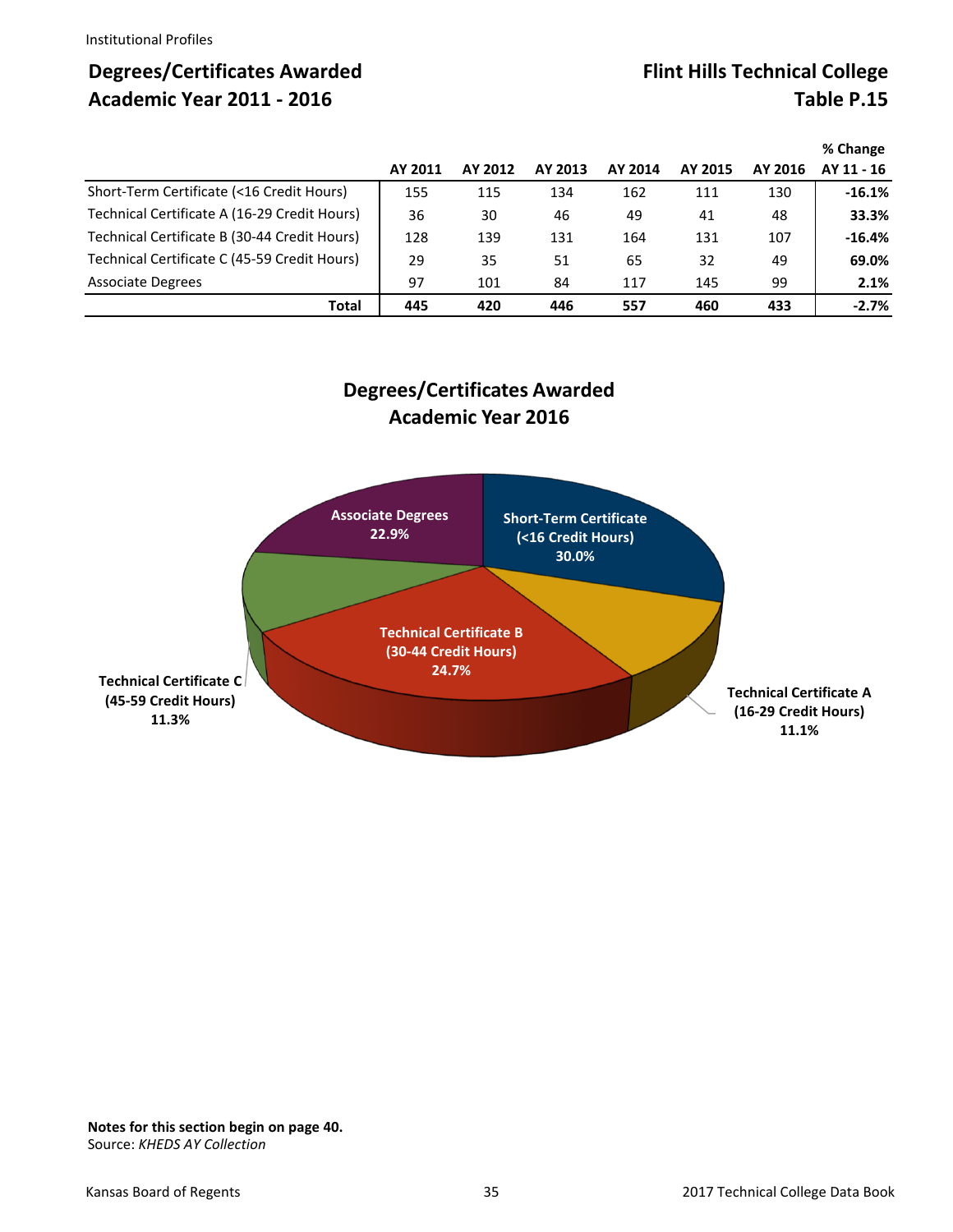### **Degree/Certificate‐Seeking Students**

# **Flint Hills Technical College**

# **Graduation Rates of First‐Time, Full‐Time Freshmen (100%, 150%, and 200% of Program Time)**

|                      |       | <b>Cohort Year</b> |       |       |       |       |  |  |  |
|----------------------|-------|--------------------|-------|-------|-------|-------|--|--|--|
|                      | 2007  | 2008               | 2009  | 2010  | 2011  | 2012  |  |  |  |
| 100% Graduation Rate | 35.7% | NA                 | 65.6% | 61.9% | 40.8% | 56.6% |  |  |  |
| 150% Graduation Rate | 65.0% | 67.0%              | 67.7% | 68.1% | 54.6% | 57.4% |  |  |  |
| 200% Graduation Rate | 76.2% | 69.8%              | 75.0% | 72.6% | 57.7% | $NA*$ |  |  |  |

### **Fall Retention Rates of First-Time Students Table P.17**

|                       | <b>Cohort Year</b> |       |       |       |       |       |  |  |  |
|-----------------------|--------------------|-------|-------|-------|-------|-------|--|--|--|
|                       | 2009               | 2010  | 2011  | 2012  | 2013  | 2014  |  |  |  |
| Part-Time Rate        | 24.0%              | 37.6% | 52.5% | 45.6% | 68.4% | 58.1% |  |  |  |
| <b>Full-Time Rate</b> | 66.7%              | 77.1% | 75.4% | 65.4% | 76.1% | 69.9% |  |  |  |

# **Student Success Index of First‐Time & Transferring Students Table P.18 Entrance Year 2008 ‐ 2013**

**Table P.16**



\*Data for the 200% rate for this cohort is not yet available.

\*\*Specific data for the categories listed below is included in the notes section.

### **Notes for this section begin on page 40.**

Source: *IPEDS Graduation Rates, 200% Graduation Rates, and Fall Enrollment Surveys; KHEDS AY Collection; National Student Clearinghouse*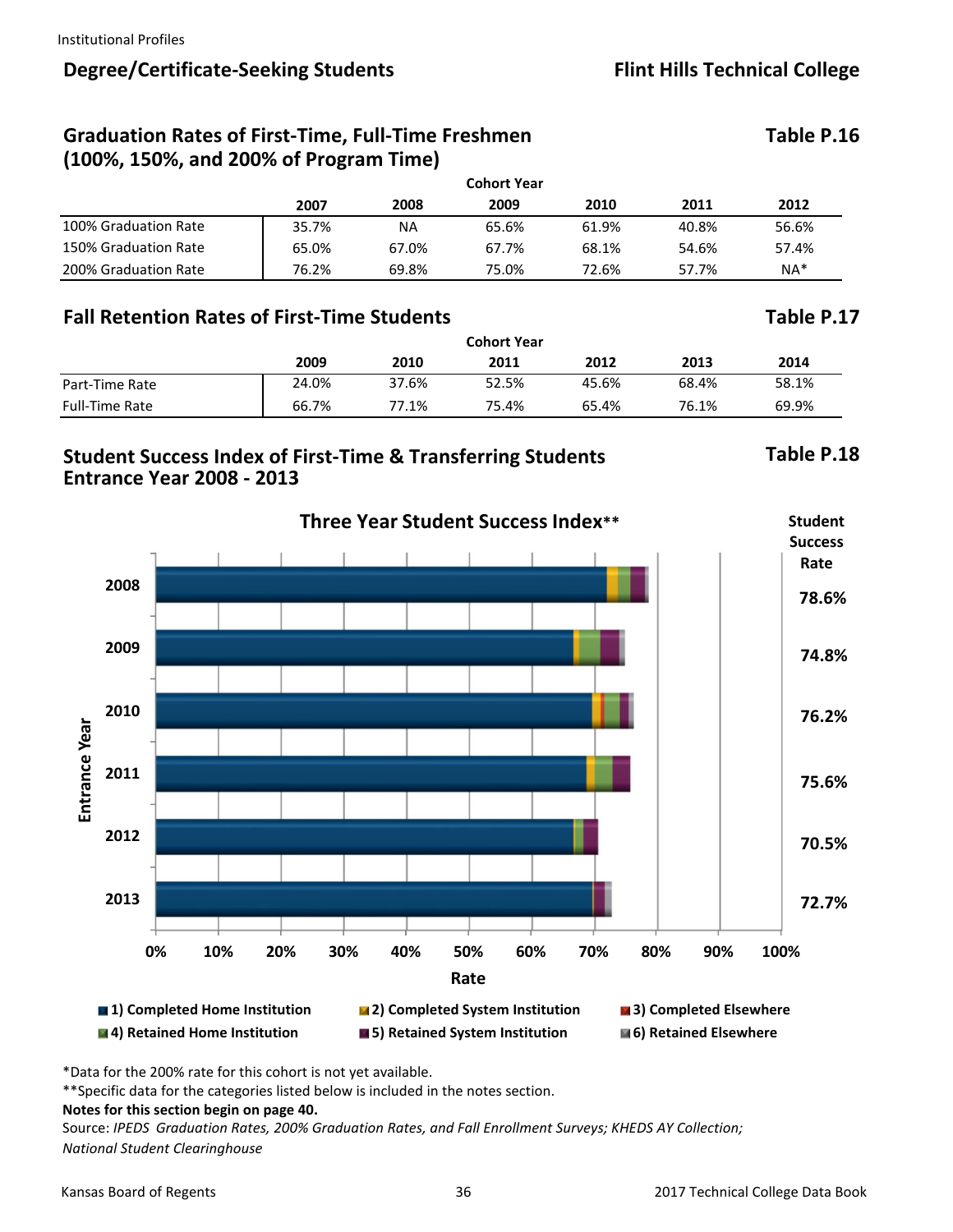# Total All Funds Audited Expenses **Flint Hills Technical College Fiscal Year 2011 ‐ 2015 Table P.20**

|                                       |             |              |             |             |             | % Change   |
|---------------------------------------|-------------|--------------|-------------|-------------|-------------|------------|
| Category                              | FY 2011     | FY 2012      | FY 2013     | FY 2014     | FY 2015     | FY 11 - 15 |
| Instruction                           | \$2,945,826 | \$3,697,047  | \$3,954,208 | \$4,256,411 | \$3,959,197 | 34.4%      |
| per FTE Student                       | \$5,123     | \$6,131      | \$6,568     | \$6,538     | \$6,588     | 28.6%      |
| Academic Support                      | \$406,458   | \$368,787    | \$435,969   | \$445,682   | \$412,093   | 1.4%       |
| per FTE Student                       | \$707       | \$612        | \$724       | \$685       | \$686       | $-3.0%$    |
| <b>Student Services/Activities</b>    | \$263,935   | \$414,558    | \$489,105   | \$610,957   | \$643,352   | 143.8%     |
| per FTE Student                       | \$459       | \$687        | \$812       | \$938       | \$1,070     | 133.2%     |
| <b>Institutional Support</b>          | \$1,319,907 | \$1,451,096  | \$1,268,079 | \$1,155,136 | \$1,543,012 | 16.9%      |
| per FTE Student                       | \$2,295     | \$2,406      | \$2,106     | \$1,774     | \$2,567     | 11.8%      |
| Scholarships and Financial Aid        | \$2,652,716 | \$3,161,690  | \$474,128   | \$239,580   | \$541,779   | $-79.6%$   |
| Operation and Maintenance of<br>Plant | \$528,758   | \$607,321    | \$586,822   | \$657,579   | \$625,138   | 18.2%      |
| Depreciation                          | \$261,445   | \$255,898    | \$310,506   | \$319,685   | \$297,676   | 13.9%      |
| Capital Outlay                        | \$90,059    | \$36,436     | \$30,754    | \$103,770   | \$196,702   | 118.4%     |
| <b>Interest Expense</b>               | \$0         | \$0          | \$0         | \$0         | \$0         | <b>NA</b>  |
| Cost of Sales and Services            | \$0         | \$0          | \$0         | \$0         | \$0         | <b>NA</b>  |
| <b>Realized Losses</b>                | \$3,528     | \$0          | \$0         | \$5,650     | \$5,357     | 51.8%      |
| <b>Unrealized Losses</b>              | \$0         | \$0          | \$0         | \$0         | \$0         | <b>NA</b>  |
| <b>Other Expenses</b>                 | \$0         | \$489        | \$5,124     | \$5,358     | \$5,918     | <b>NA</b>  |
| <b>Subtotal All Funds - Expenses</b>  | \$8,472,633 | \$9,993,320  | \$7,554,694 | \$7,799,807 | \$8,230,223 | $-2.9%$    |
| <b>Auxiliary Enterprises</b>          | \$611,740   | \$314,923    | \$352,194   | \$337,349   | \$296,865   | $-51.5%$   |
| <b>Total All Funds - Expenses</b>     | \$9,084,373 | \$10,308,244 | \$7,906,889 | \$8,137,156 | \$8,527,088 | $-6.1%$    |
| <b>Total Headcount</b>                | 1,054       | 1,043        | 1,062       | 1,099       | 1,150       | 9.1%       |
| <b>Total FTE</b>                      | 575         | 603          | 602         | 651         | 601         | 4.5%       |





- 
- **Other Expenses** Realized Losses
- Capital Outlay
- Depreciation
- Operation and Maintenance of Plant
- Scholarships and Financial Aid
- **Institutional Support**
- Student Services/Activities
- **Academic Support**
- **Instruction**

### **Notes for this section begin on page 40.**

Source: *Independent Auditors' Report and Financial Statements; KHEDS AY Collection*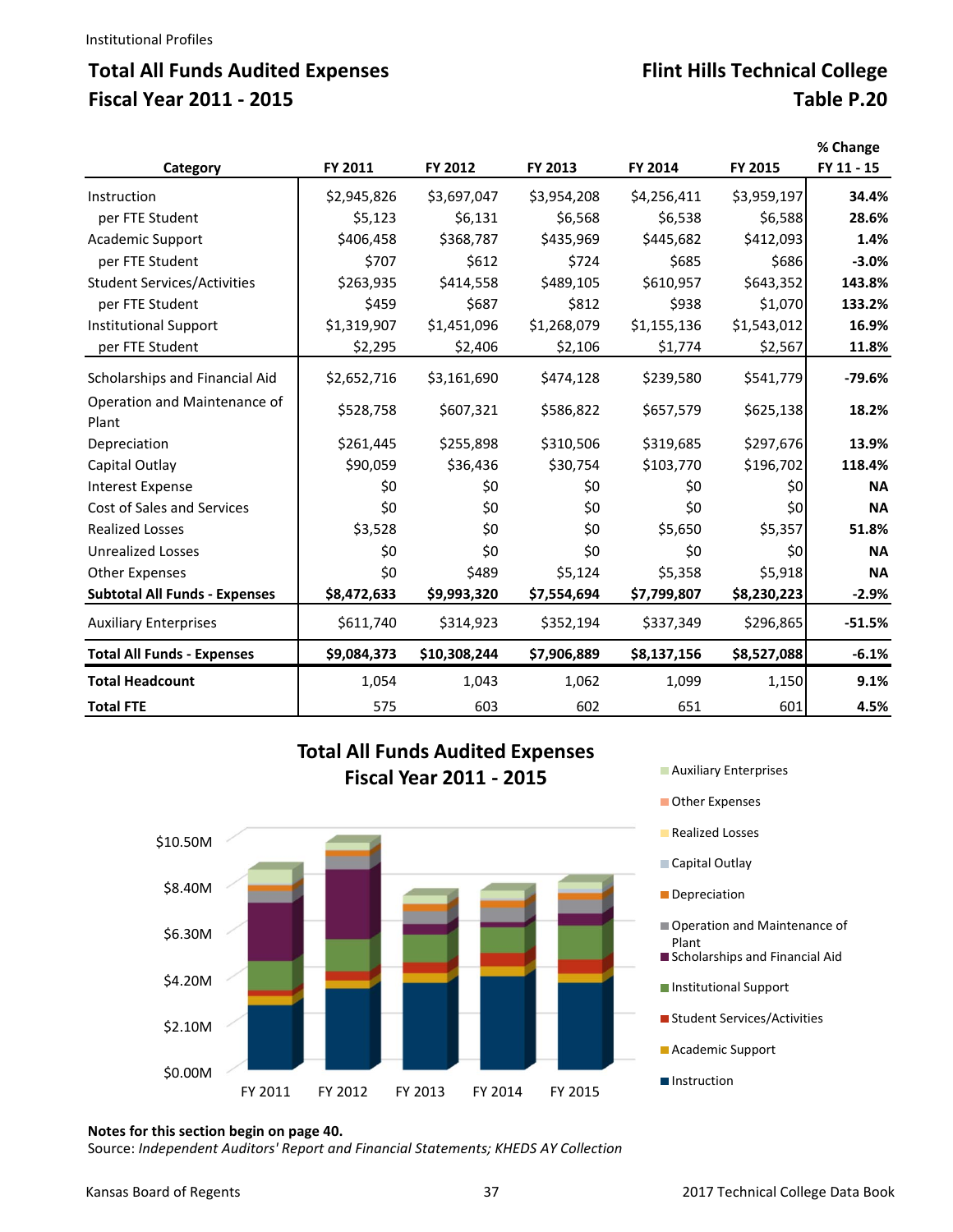# **Total All Funds Audited Revenues <b>Flint Hills Technical College Fiscal Year 2011 ‐ 2015 Table P.30**

|                                                  |             |             |             |             |             | % Change   |
|--------------------------------------------------|-------------|-------------|-------------|-------------|-------------|------------|
| Category                                         | FY 2011     | FY 2012     | FY 2013     | FY 2014     | FY 2015     | FY 11 - 15 |
| Tuition and Fees*                                | \$869,301   | \$890,699   | \$1,699,849 | \$1,995,437 | \$2,507,674 | 188.5%     |
| <b>Federal Grants and Contracts</b>              | \$4,548,340 | \$5,329,213 | \$2,498,258 | \$2,683,190 | \$2,868,840 | $-36.9%$   |
| State and Local Grants and<br>Contracts          | \$61,920    | \$67,749    | \$59,614    | \$64,191    | \$53,408    | $-13.7%$   |
| <b>Private Grants and Contracts</b>              | \$0         | \$0         | \$0         | \$0         | \$0         | <b>NA</b>  |
| <b>State Appropriations</b>                      | \$2,923,154 | \$2,737,031 | \$2,733,229 | \$2,807,066 | \$2,807,843 | $-3.9%$    |
| County and Local Appropriations                  | \$92,659    | \$92,909    | \$92,674    | \$133,974   | \$132,454   | 42.9%      |
| <b>Gifts and Contributions</b>                   | \$508,293   | \$163,983   | \$106,803   | \$0         | \$405,225   | $-20.3%$   |
| Investment Income                                | \$16,040    | \$11,343    | \$7,685     | \$9,745     | \$8,964     | $-44.1%$   |
| Interest Income                                  | \$0         | \$0         | \$0         | \$0         | \$0         | <b>NA</b>  |
| Sales and Services of Educational<br>Departments | \$77,170    | \$71,622    | \$58,785    | \$83,987    | \$119,554   | 54.9%      |
| <b>Realized Gains</b>                            | \$0         | \$1,528     | \$28,629    | \$0         | \$0         | <b>NA</b>  |
| <b>Unrealized Gains</b>                          | \$0         | \$0         | \$0         | \$0         | \$0         | <b>NA</b>  |
| Administrative                                   | \$0         | \$0         | \$0         | \$0         | \$0         | <b>NA</b>  |
| <b>Other Revenues</b>                            | \$105,293   | \$201,997   | \$156,964   | \$271,478   | \$258,966   | 145.9%     |
| <b>Subtotal All Funds - Revenues</b>             | \$9,202,169 | \$9,568,074 | \$7,442,490 | \$8,049,068 | \$9,162,928 | $-0.4%$    |
| <b>Auxiliary Enterprises</b>                     | \$434,379   | \$398,870   | \$376,454   | \$385,491   | \$321,294   | $-26.0%$   |
| <b>Total All Funds - Revenues</b>                | \$9,636,548 | \$9,966,944 | \$7,818,944 | \$8,434,558 | \$9,484,222 | $-1.6%$    |
| <b>Total Headcount</b>                           | 1,054       | 1,043       | 1,062       | 1,099       | 1,150       | 9.1%       |
| <b>Total FTE</b>                                 | 575         | 603         | 602         | 651         | 601         | 4.5%       |



- **Total All Funds Audited Revenues**
- 
- **Other Revenues**
- **Realized Gains**
- Sales and Services of Educational Departments
- **Investment Income**
- Gifts and Contributions
- County and Local Appropriations
- State Appropriations
- State and Local Grants and **Contracts**
- **Federal Grants and Contracts**
- **Tuition and Fees\***

\*Tuition and Fees are reported net of scholarship discounts and allowances. **Notes for this section begin on page 40.**  Source: *Independent Auditors' Report and Financial Statements*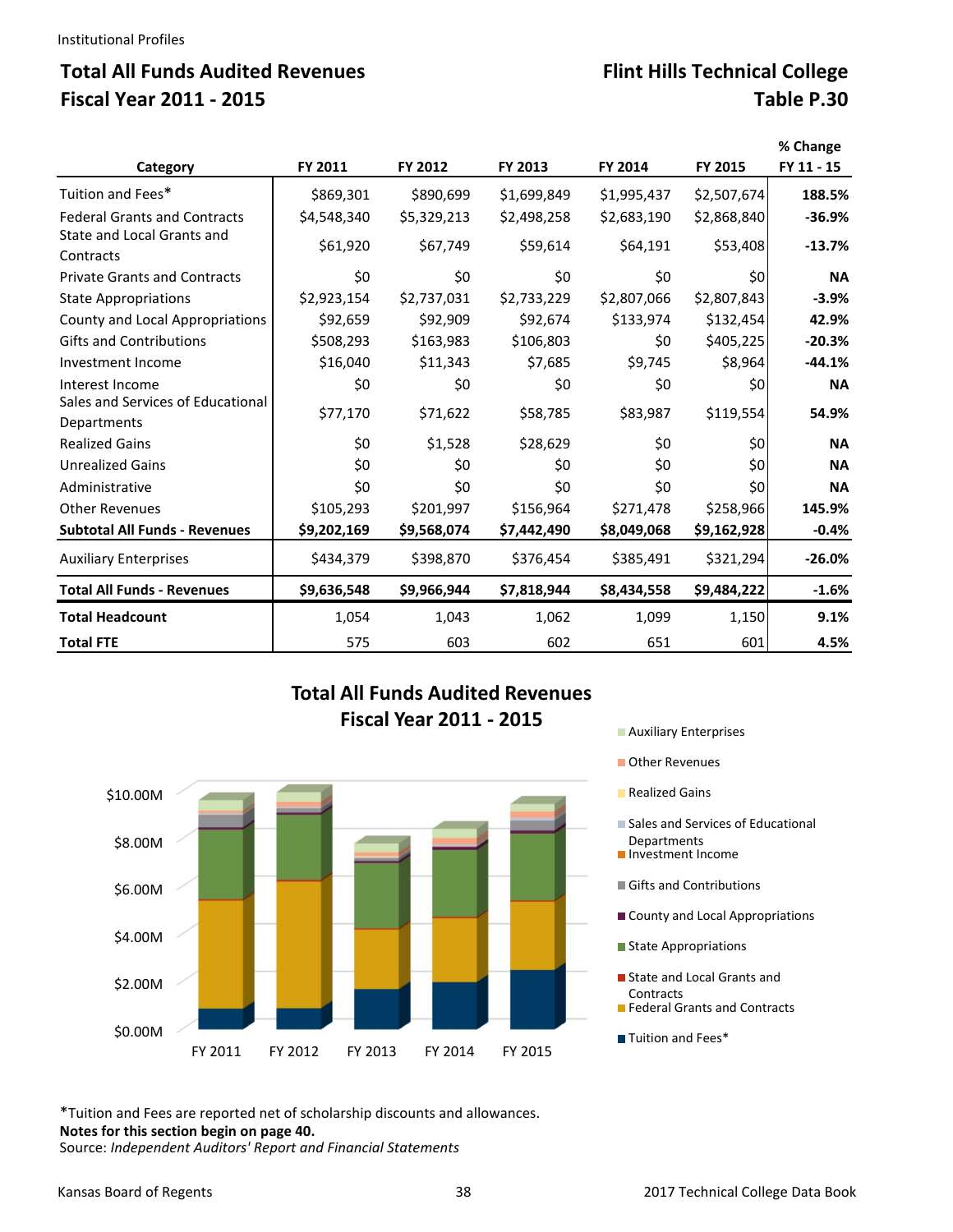# Changes in Unrestricted Cash<sup>\*</sup> Flint Hills Technical College **Fiscal Year 2011 ‐ 2015 Table P.60**

|                                                | FY 2011     | FY 2012   | FY 2013     | FY 2014     | <b>FY 2015</b> | % Change<br>FY 11 - 15 |
|------------------------------------------------|-------------|-----------|-------------|-------------|----------------|------------------------|
| Cash and Cash Equivalents,<br>June 30th        | \$1,732,176 | \$824,347 | \$1,091,772 | \$1,235,853 | \$1,355,285    | $-21.8%$               |
| <b>Current Liabilities</b>                     | \$612,197   | \$652,508 | \$710,109   | \$774,026   | \$1,378,388    | 125.2%                 |
| <b>Other Restrictions</b>                      | \$0         | \$0       | \$0         | \$0         | \$0            | <b>NA</b>              |
| <b>Unrestricted Cash Balance,</b><br>June 30th | \$1,119,979 | \$171,839 | \$381,663   | \$461,827   | $-$23,104$     | $-102.1%$              |





\*The Unrestricted Cash balance is Cash and Cash Equivalents minus Current Liabilities and any other Restrictions, as of June 30th for each fiscal year. Refer to the notes section for more details. **Notes for this section begin on page 40.**  Source: *Independent Auditors' Report and Financial Statements*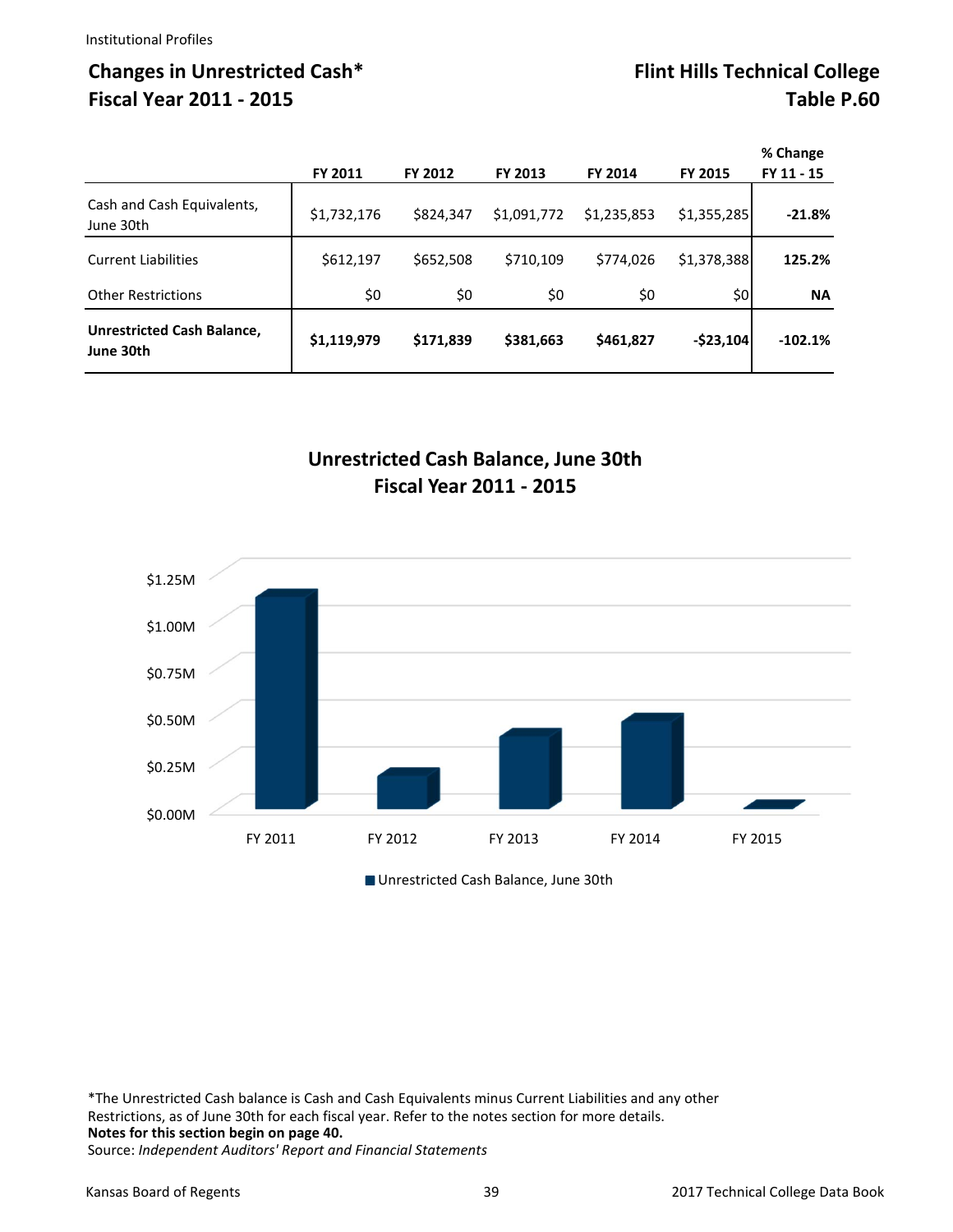## Institutional Profile Notes – Flint Hills Technical College

### **General Notes:**

- 1. Demographic and enrollment data can also be found in the Kansas Higher Education Reporting System (KHERS). KHERS is a web-based reporting tool providing access to data about Kansas public postsecondary institutions. KHERS allows users to view trends, filter reports, and perform comparisons through regularly‐updated dashboards, graphs and charts. KHERS can be accessed via http://www.kansasregents.org/, under the "Data" heading.
- 2. Total Headcount and FTE have been added to the finance tables to add context to data as necessary.
- 3. The data in any tables that use the KHEDS AY Collection may have changed slightly in Academic Year 2010 through Academic Year 2014 due to a data clean‐up which improved the quality of data. Due to this slight adjustment in data, these tables may not match exactly what was published in prior year data books.
- 4. While the number of years of data varies between tables in the Institutional Profiles section, the goal at Kansas Board of Regents is to have six years of data shown for each of our Data Book publications.

### **Table P.10: Student Demographics**

1. A divisor of 30 is used to calculate FTE for undergraduate students in an academic year.

### **Table P.11: Enrollment by Race/Ethnicity**

- 1. Starting in fall 2010, technical colleges and the Washburn Institute of Technology were required to report student's race/ethnicity according to definitions and parameters established by the U.S. Department of Education (IPEDS). According to these new definitions, a student's race/ethnicity can now be reported in four newly created or modified categories: Black or African‐American, Asian, Native Hawaiian/Pacific Islander, and Two or more races. The other race/ethnicity reporting categories are White, Non‐resident Alien, American Indian/Alaska Native, Asian, and Unknown. The Hispanic ethnicity category includes all students who reported a Hispanic ethnicity, regardless of their race selection. Due to these race/ethnicity modifications, starting in fall 2010, the students in the Hispanic ethnicity category increased; the students in the "Unknown" category decreased.
- 2. The "% Change" column does not reflect the change in percentage, but instead reflects the percent change in the number of students in each category for the time period. This number more accurately reflects the change in student population.

### **Table P.13: Enrollment by Age**

1. The "% Change" column does not reflect the change in percentage, but instead reflects the percent change in the number of students in each category for the time period. This number more accurately reflects the change in student population.

### **Table P.14: Enrollment by Student Status**

1. Full‐time students are defined as those enrolled in at least 24 credit hours in an academic year.

### **Table P.15: Degrees/Certificates Awarded**

- 1. A Short‐Term Program Certificate is a Certificate of Completion award earned by completing a KBOR designated stand‐ alone program. A stand‐alone program is less than 16 credit hours, leads to an industry recognized credential, license, or certification and has been specified as a stand‐alone program by KBOR's Workforce Development staff and included in the Program Inventory data system.
- 2. Technical Certificate A (16‐29 Credit Hours) requires completion of an organized program of study in a technical area of at least 16 but less than 30 credit hours in length, at the postsecondary level (below the baccalaureate degree).
- 3. Technical Certificate B (30‐44 Credit Hours) requires completion of an organized program of study in a technical area of at least 30 but less than 45 credit hours in length, at the postsecondary level (below the baccalaureate degree).
- 4. Technical Certificate C (45‐59 Credit Hours) requires completion of an organized program of study in a technical area of at least 45 but less than 60 credit hours in length, at the postsecondary level (below the baccalaureate degree).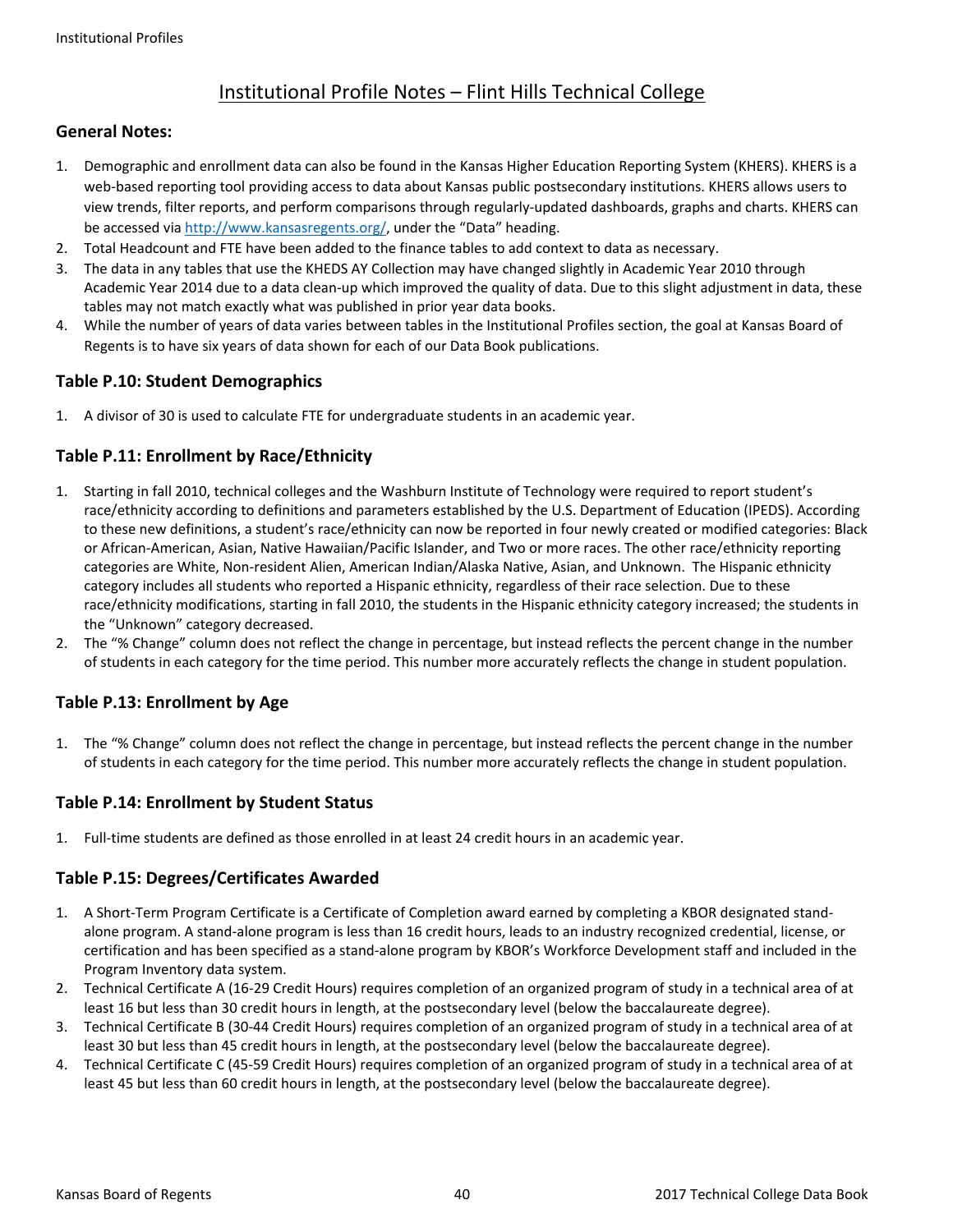### **Table P.16: Graduation Rates of First‐Time, Full‐Time Freshmen**

- 1. The IPEDS Graduation Rates component collects data on the cohort of full-time, first-time degree/certificate-seeking undergraduate students and tracks their completions status at 100% and 150% of the normal time to complete all requirements of their program study. Once a student is in the cohort, they remain in the cohort, even if their status changes to part-time or they drop out or transfer out of the institution. However, adjustments can be made to the cohort for allowable exclusions, which include the death of a student, permanent disability, military deployment, or service on an official church mission or with a foreign aid service of the Federal government.
- 2. The IPEDS 200% Graduation Rates component is a further extension of the traditional Graduation Rates component. It requests information on any additional completers and exclusions from the cohort between 151% and 200% of normal time for student to complete all requirements of their program of study. The reporting of data for the 200% completion period is not cumulative. Respondents are only asked to report data for the time period between 151% and 200% of normal time to completion.
- 3. Definitions are based on IPEDS definitions for full-time and part-time students:
	- a. Full‐time is defined as a student who is enrolled in 12 or more semester credits each term.
	- b. Part‐time is defined as a student who is enrolled in less than 12 semester credits each term.
- 4. The first year for the graduation rate is the first year of enrollment. Once a student has a completion, that completion is counted in all subsequent year rates.

### **Table P.17: Fall Retention Rates of First‐Time Students**

- 1. The IPEDS Fall Enrollment component collects data on the cohort of full-time and part-time, first-time degree/certificateseeking students determined using fall attendance status. Exclusions include the students who died or were totally and permanently disabled, to serve in the armed forces, to serve with a foreign aid service of the Federal Government, or to serve on official church missions.
- 2. Definitions are based on IPEDS definitions for full-time and part-time students:
	- a. Full-time is defined as a student who is enrolled in 12 or more semester credits each term.
	- b. Part‐time is defined as a student who is enrolled in less than 12 semester credits each term.
- 3. The first year for the retention rate is the academic year following the year of enrollment. If a student has not completed and is no longer enrolled for a subsequent year, that student ceases to be counted unless he/she re-enrolls during a future academic period.

### **Table P.18: Student Success Index**

- 1. Given the diverse population and varying mission of community colleges and technical colleges, the Student Success Index provides a more comprehensive measure of institutional effectiveness than traditional graduation and retention rates.
- 2. Outcomes for the Student Success Index are determined using data from both the KHEDS AY Collection and the National Student Clearinghouse. These outcomes are examined for an academic year cohort from the KHEDS AY Collection. The student is counted once per academic year for each institution. Translations have been made for merged institutions, and the current institution is used for the label. For completions, all completions reported to KBOR in the AY Completions File have been used. This may include stand-alone programs/occupational programs, certificates, and degrees. The segments on the index bar are mutually exclusive from left to right. Once the student is counted in one segment, that student is not counted in another segment.
- 3. The Student Success Index varies from typical IPEDS measures in the followings ways:
	- The index uses an academic year cohort, not the fall cohort.
	- The entrance year is the academic year in which the student entered the Kansas' public postsecondary education system.
	- The index includes part‐time and full‐time students, as well as transfer students.
	- Exclusions. IPEDS allows exclusion of students from the cohort such as death or total and permanent disability; service in the armed forces (including those called to active duty); service with a foreign aid service of the federal government, such as the Peace Corps; or service on official church missions. KBOR does not track or remove exclusions.
	- Formal transfer prep programs. If an institution has a formal transfer prep program, but that student does not receive a formal award from the first institution, the first institution can count the student as a grad if the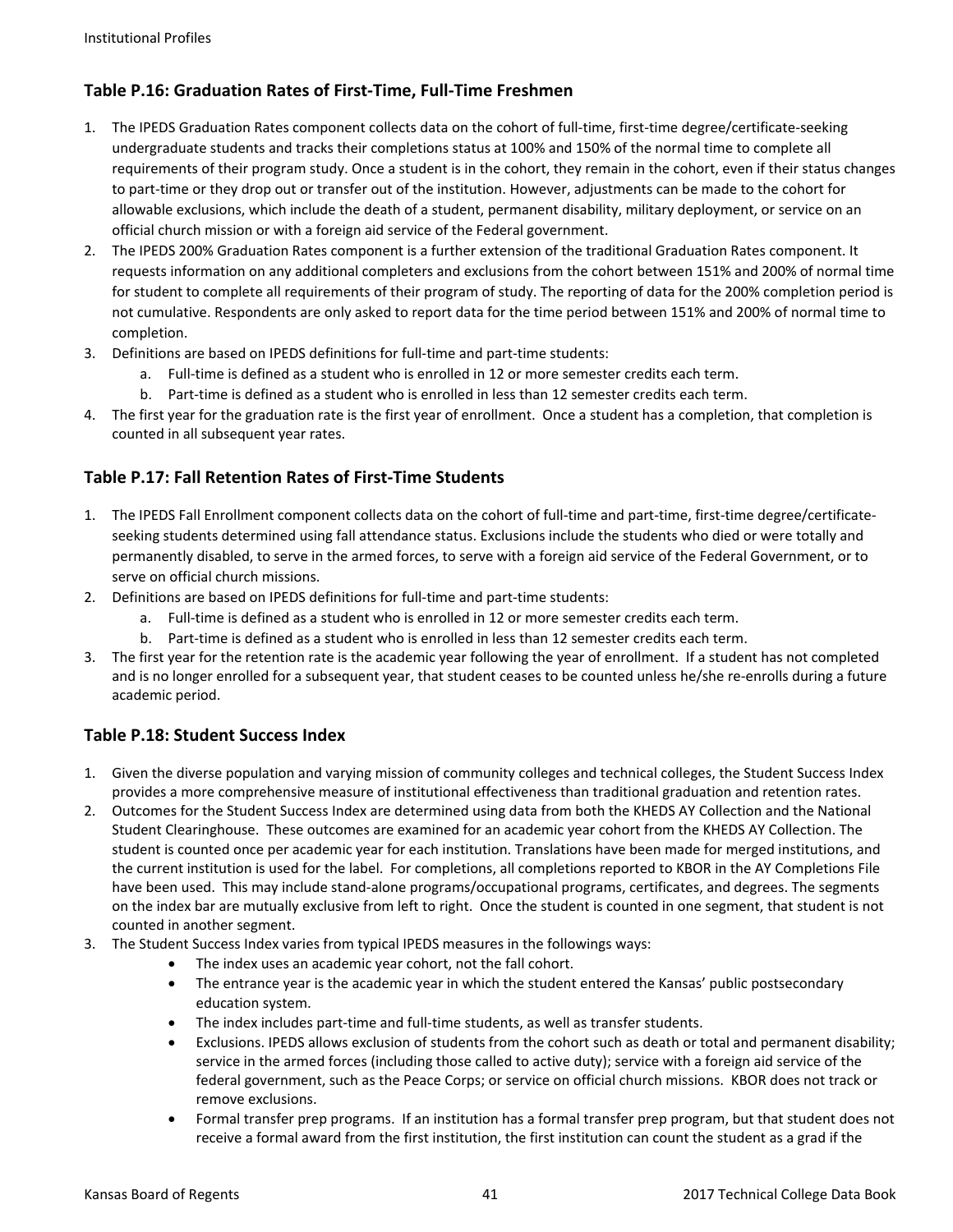student fulfills the transfer prep program and transfers to another institution. KBOR does not track transfer prep specifically.

- IPEDS allows institutions to count completers as 'retained' in retention rates for 2‐year institutions under some circumstances. These are broken out separately for the index.
- Types of degrees/awards. In order to count a student or award for IPEDS the student must be seeking a formal degree, certificate, or award. KBOR and institutions have not always defined these in the same way, and some awards/occupational programs have not always been collected by KBOR. The index counts postsecondary credit toward degrees, certificates, and stand‐alone programs (occupational programs) if these have been submitted to KBOR. Any level of completion found within the specified timeframe is counted.
- Expected time to degree. For the success index, no differentiation regarding the length of a degree program was made. KBOR evaluates whether a student completed or retained at the end of each entrance year whereas IPEDS looks at 150% of the time of the degree program.
- Mergers. KBOR used translations for the merged institutions. It is uncertain how these were reported to IPEDS.

| <b>Entrance</b><br>Year | Completed<br>Home<br><b>Institution</b> | <b>Completed</b><br><b>System</b><br><b>Institution</b> | Completed<br><b>Elsewhere</b> | <b>Retained</b><br>Home<br><b>Institution</b> | <b>Retained</b><br>System<br><b>Institution</b> | <b>Retained</b><br><b>Elsewhere</b> | <b>Student</b><br><b>Success</b><br>Rate |
|-------------------------|-----------------------------------------|---------------------------------------------------------|-------------------------------|-----------------------------------------------|-------------------------------------------------|-------------------------------------|------------------------------------------|
| 2008                    | 71.9%                                   | 1.7%                                                    | 0.0%                          | 2.0%                                          | 2.3%                                            | 0.6%                                | 78.6%                                    |
| 2009                    | 66.6%                                   | 0.9%                                                    | 0.0%                          | 3.3%                                          | 3.0%                                            | 0.9%                                | 74.8%                                    |
| 2010                    | 69.5%                                   | 1.4%                                                    | 0.6%                          | 2.5%                                          | 1.4%                                            | 0.8%                                | 76.2%                                    |
| 2011                    | 68.7%                                   | 1.3%                                                    | 0.0%                          | 2.8%                                          | 2.8%                                            | 0.0%                                | 75.6%                                    |
| 2012                    | 66.6%                                   | 0.3%                                                    | 0.0%                          | 1.3%                                          | 2.3%                                            | 0.0%                                | 70.5%                                    |
| 2013                    | 69.6%                                   | 0.2%                                                    | 0.0%                          | 0.0%                                          | 1.7%                                            | 1.2%                                | 72.7%                                    |

4. Specific data for the Flint Hills Technical College Student Success Index is as follows:

### **Table P.20: Total All Funds Audited Expenses**

- 1. Beginning in the 2016 Technical College Data Book, the Finance tables in the Institutional Profiles section were condensed into Total All Funds Audited Expenses (P.20) and Total All Funds Audited Revenues (P.30), instead of the previous three tables: Total Audited Operating Expenses, Total Audited Operating Revenues, and Total Audited Non‐Operating Revenues. This change was made so that the Technical College Data Book aligns with the new Community College Data Book. This resulted in all expense (negative) categories in the prior Total Audited Non‐Operating Revenues (P.40) table to now be included in the Total All Funds Audited Expenses table and all revenue (positive) categories in the prior Total Audited Non‐ Operating Revenues (P.40) table to be included in the Total All Funds Audited Revenues table. No categories were eliminated from the condensing of these tables.
- 2. The expense categories were created based on existing classification of expenses in the *Independent Auditors' Report and Financial Statements* for each institution for uniformity purposes.
- 3. For Flint Hills Technical College, "Scholarships and Financial Aid" includes their audit category "Scholarships, Grants and Awards"; "Realized Losses" includes their audit category "Loss on Sale of Assets" and "Other Expenses" includes their audit category "Debt Service".

### **Table P.30: Total All Funds Audited Revenues**

- 1. Beginning in 2016 Technical College Data Book, the Finance tables in the Institutional Profiles section were condensed into Total All Funds Audited Expenses (P.20) and Total All Funds Audited Revenues (P.30), instead of the previous three tables: Total Audited Operating Expenses, Total Audited Operating Revenues, and Total Audited Non‐Operating Revenues. This change was made so that the Technical College Data Book aligns with the new Community College Data Book. This resulted in all expense (negative) categories in the prior Total Audited Non-Operating Revenues (P.40) table to now be included in the Total All Funds Audited Expenses table and all revenue (positive) categories in the prior Total Audited Non‐Operating Revenues (P.40) table to be included in the Total All Funds Audited Revenues table. No categories were eliminated from the condensing of these tables.
- 2. The revenue categories were created based on existing classification of revenues in the *Independent Auditors' Report and Financial Statements* for each institution for uniformity purposes.